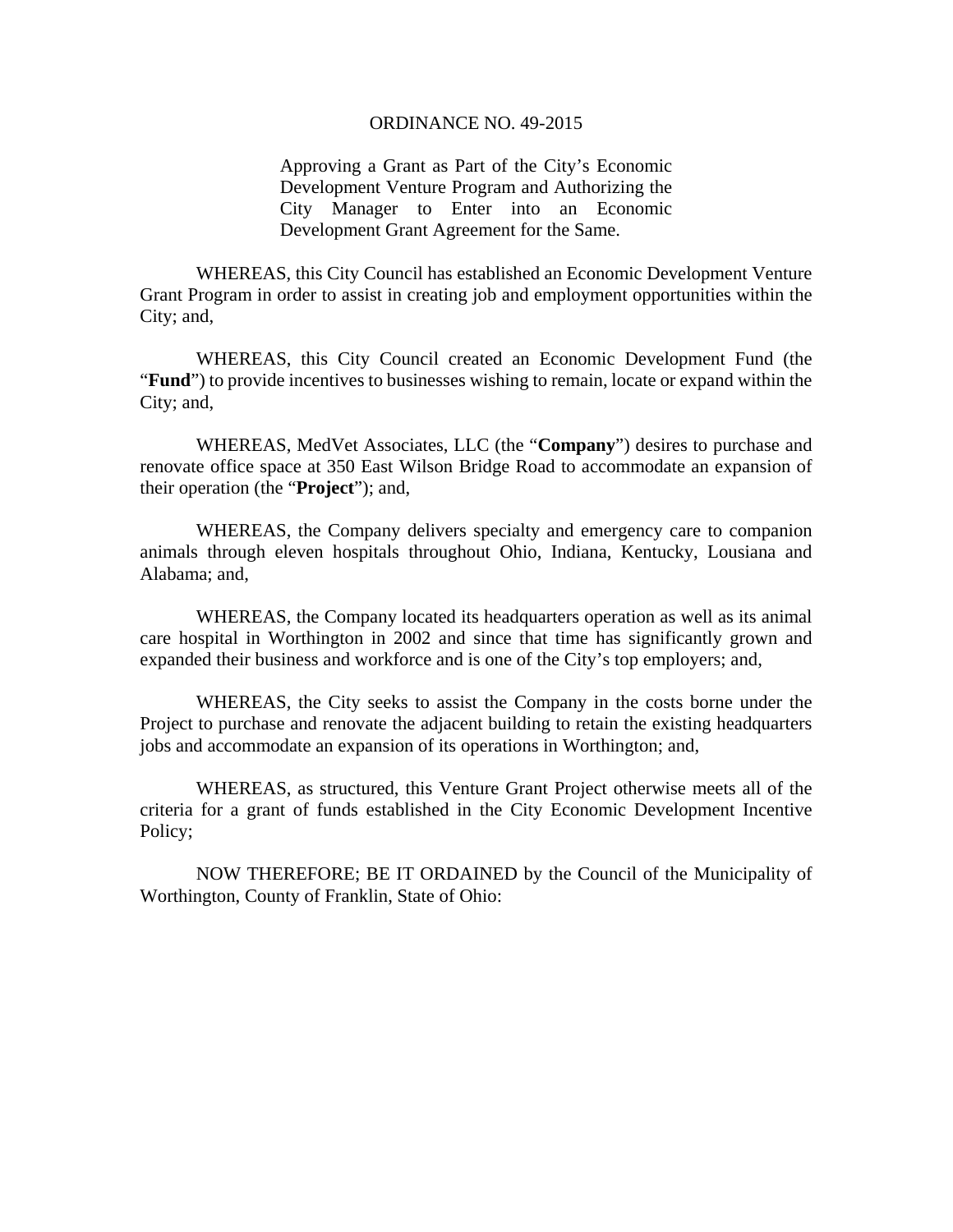#### ORDINANCE NO. 49-2015

SECTION 1. That there be and hereby is approved a grant to the Company equal to Two Hundred Thousand Dollars (\$200,000.00) in assistance, to be paid in four installments. The first installment of One Hundred Thousand Dollars (\$100,000) is payable upon the issuance of a Certificate of Occupancy for the property at 350 East Wilson Bridge Road. The three subsequent installments, each equaling Thirty Three Thousand Three Hundred and Thirty Three Dollars (\$33,333), are payable upon the subsequent completion of each of three 12-month periods following the issuance of the Certificate of Occupancy to assist in the expansion of the Company's headquarters operation in the City of Worthington.

SECTION 2. That the City Manager is hereby authorized and directed to enter into an Agreement with the Company substantially in the form in EXHIBIT A, attached hereto and made a part hereof, establishing the conditions of the grant.

SECTION 3. That notice of passage of this Ordinance shall be posted in the Municipal Administration Building, the Worthington Library, the Griswold Center and the Worthington Community Center and shall set forth the title and effective date of the Ordinance and a statement that the Ordinance is on file in the office of the Clerk of Council. This Ordinance shall take effect and be in force from and after the earliest period allowed by law and by the Charter of the City of Worthington Ohio.

Passed December 14, 2015

\_/s/ Bonnie D. Michael\_\_\_\_\_\_\_\_\_\_\_\_\_\_ President of Council

Attest:

\_/s/ Tanya Maria Word\_\_\_\_\_\_\_ P.H. December 14, 2015 Temporary Clerk of Council Effective January 6, 2016

Introduced December 7, 2015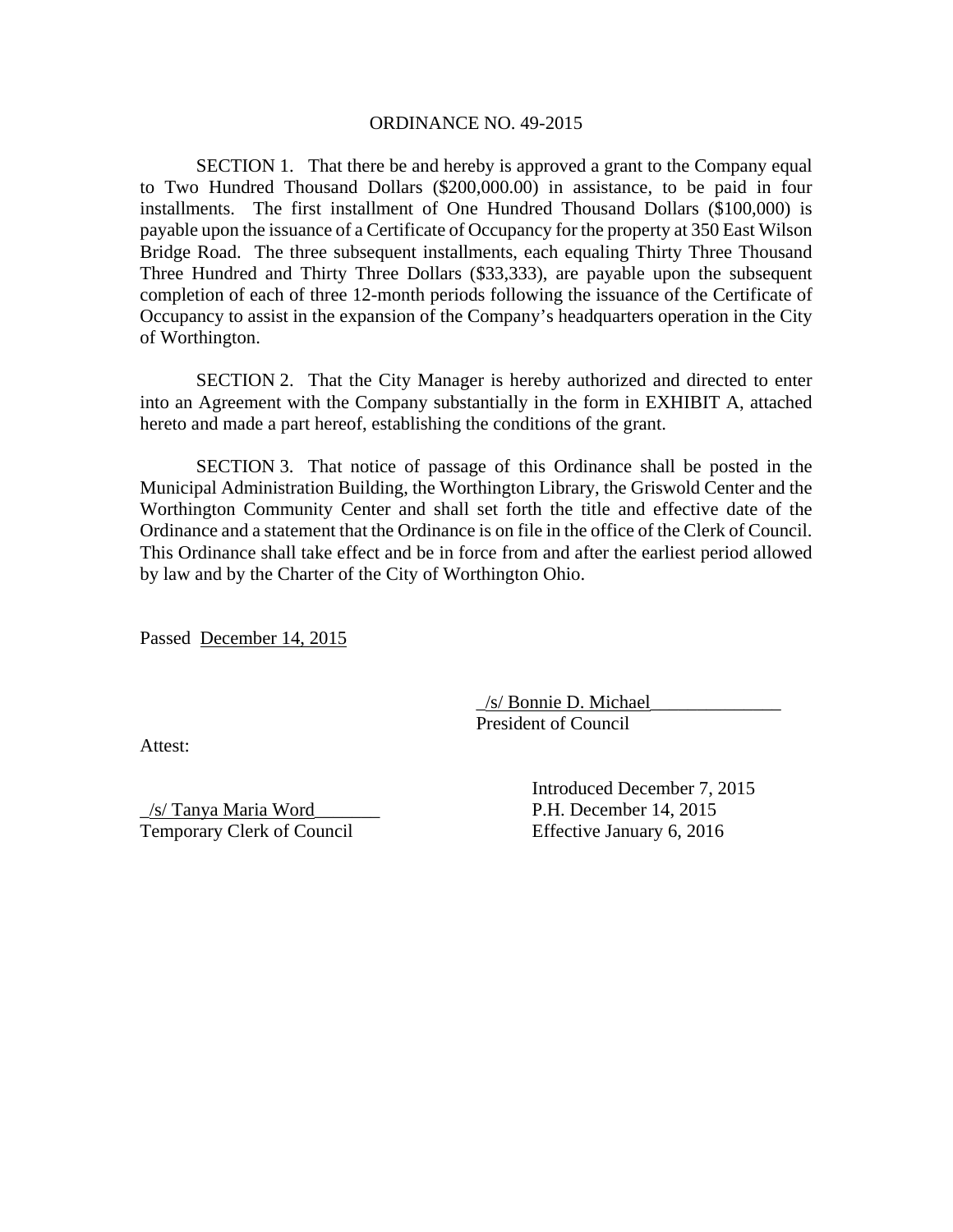### ECONOMIC DEVELOPMENT GRANT AGREEMENT

THIS ECONOMIC DEVELOPMENT GRANT AGREEMENT (the "**Agreement**") is made and entered into this \_\_\_\_ day of \_\_\_\_\_\_\_\_\_\_\_\_\_\_\_\_\_\_, 2015 (the "**Effective Date**"), by and between the City of Worthington, an Ohio municipal corporation with primary offices at 6550 North High Street, Worthington, Ohio 43085 (the "**City**") and MedVet Associates, LLC, an Ohio limited liability company with primary offices at 300 East Wilson Bridge Rd., Worthington, Ohio 43085 (the "**Company**"). The City and the Company are collectively referred to herein as the "**Parties**".

### **RECITALS**

WHEREAS, pursuant to Ordinance No. 44-2002 (As Amended), Ordinance No. 37- 2004, and Ordinance No. 57-2006 (As Amended) (the "**Approval Ordinances**"), and consistent with the goal of encouraging the development and maintenance of commercial and industrial businesses within the City and to provide for the creation of jobs and employment opportunities, the City has adopted an Economic Development Incentive Policy (the "**Policy**"); and

WHEREAS, as authorized in Article VIII, Section 13 of the Ohio Constitution and in accordance with the guidelines established under the Policy, the City has offered to provide the Company an economic development incentive grant to encourage the Company to locate certain of its corporate and administrative offices into commercial office space located within the City (the "**Project**"); and

WHEREAS, the Company has accepted the City's offer to provide an economic development incentive grant and has agreed to enter into this Agreement, which sets forth the Company's respective rights and obligations concerning the payment of such grant.

NOW THEREFORE, the Parties covenant, agree and obligate themselves as follows:

Section 1. Terms of the Grant. The City shall provide to the Company an economic development incentive grant in amounts set forth in this section (the "**Grant**"), which the Company shall use to expand its existing operations at 300 East Wilson Bridge Road in the City into the premises located at 350 East Wilson Bridge Road (the "**Expansion Premises**") and conduct administrative operations therein. Payments under this Section shall be made to the Company provided that a Certificate of Occupancy (the "**CO"**) has been issued for the Expansion Premises and that this Agreement has been fully executed by both Parties. By accepting the Grant, the Company agrees to meet certain objectives as set forth in Section 3 below (the "**Grant Objectives**").

The Grant shall be payable to the Company pursuant to the following: one (1) one-time payment of One Hundred Thousand dollars (\$100,000.00) (the "**Initial Grant Amount"**) due and payable to the Company upon the issuance of the CO for the Expansion Premises (the "**Occupancy Date**"); thereafter, subject to the City's Annual Review under Section 4 of this Agreement to determine if the Company has met the Grant Objectives, upon the subsequent completion of each of three 12-month periods following the Occupancy Date, and until such time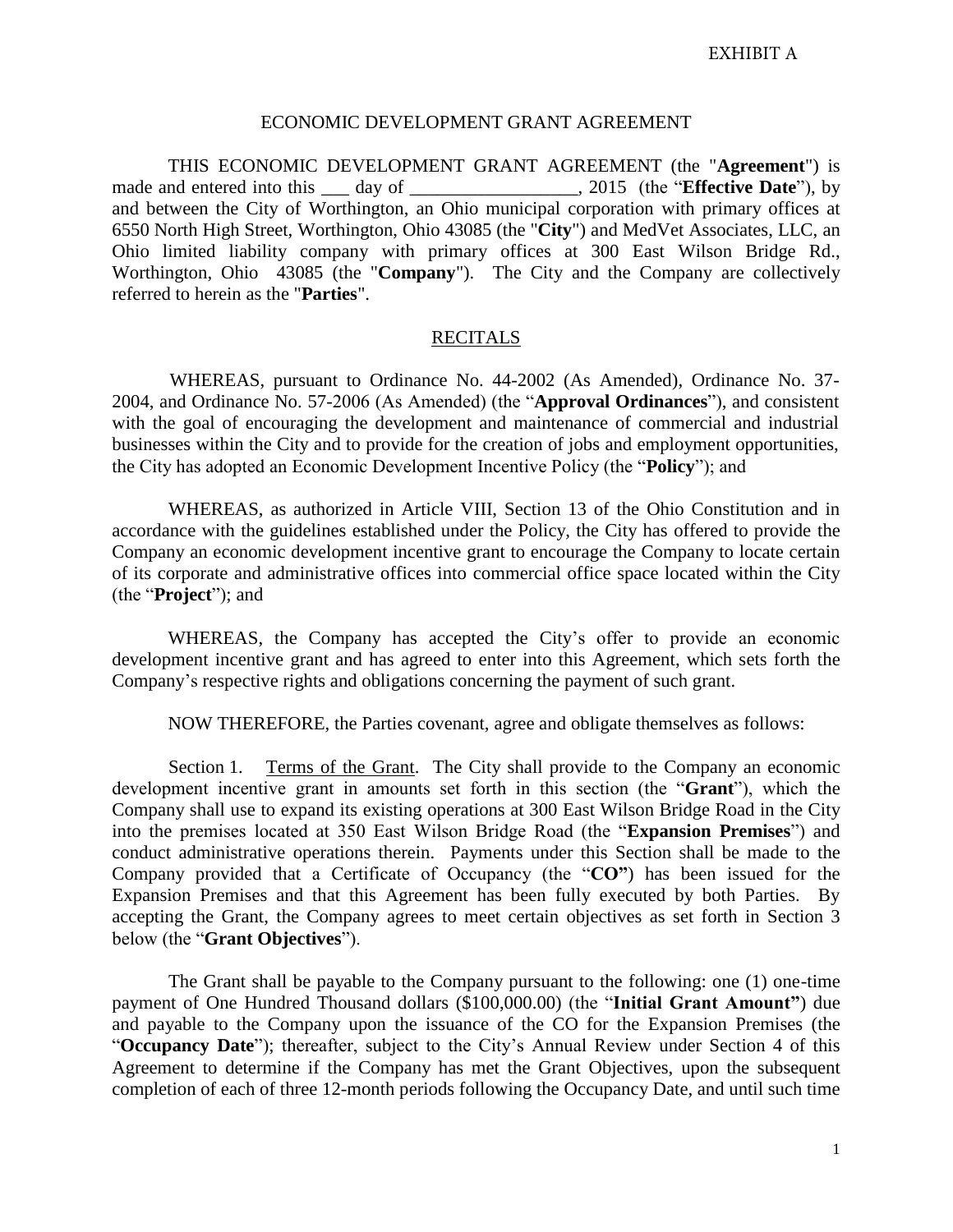as the City has remitted to the Company under this Section 1 a total amount of Two Hundred Thousand dollars (\$200,000.00) (inclusive of the Initial Grant Amount) (the "**Total Grant Amount**"), the City will pay to the Company Thirty Three Thousand Three Hundred and Thirty Three dollars (\$33,333.00) (each of which constitutes an "**Annual Installment Amount**"). The term of this Agreement shall commence on the Effective Date and end on the later of (i) seven (7) years after such Effective Date or (ii) the date on which the City has caused to remit to the Company the Total Grant Amount (the "**Term**").

Section 2. City's Obligation to Make Payments Not Debt: Payments Limited to Nontax Revenues. Notwithstanding anything to the contrary herein, the obligations of the City pursuant to this Agreement shall not be a general obligation debt or bonded indebtedness, or a pledge of the general credit or taxes levied by the City, and the Company shall have no right to have excises or taxes levied by the City, the State or any other political subdivision of the State for the performance of any obligations of the City herein. Consistent with Section 13 of Article VIII, Ohio Constitution, any payments required to be made by the City pursuant to this Section 2 shall be payable solely from the City's nontax revenues. Further, the obligation of the City to make the payments pursuant to this Agreement shall be in accordance with the Approval Ordinances and subject to certification by the Director of Finance of the City as to the availability of such non-tax revenues.

Section 3. Grant Objectives. In consideration of the City's agreement to provide the Grant to the Company, the Company agrees to meet and maintain the following Grant Objectives:

(a) The Company shall acquire property within the City to facilitate the expansion of its operations; and

(b) Throughout the Term of this Agreement, the annual baseline compensation of the Company, consisting of the total compensation paid to Company employees on the date of this Agreement, shall equal Fourteen Million dollars (\$14,000,000.00), (the "**Baseline Payroll**"); and

(c) Throughout the Term of this Agreement and during each successive 12-month period therein, the Company shall cause to be paid net, new compensation, in excess of the Baseline Payroll, by amounts at least equal to the amounts set forth below, which actual amounts shall solely be used to authorize payment of the Annual Installment Amounts due, if any (the "**Eligible Payroll**"):

(i) At the end of the first 12-month period following the Occupancy Date, the Eligible Payroll shall equal or exceed One Million Four Hundred Twenty Thousand dollars (\$1,420,000.00); and

(ii) At the end of the second 12-month period following the Occupancy Date, the Eligible Payroll shall equal or exceed Three Million One Hundred Fifty Thousand dollars (\$3,150,000.00); and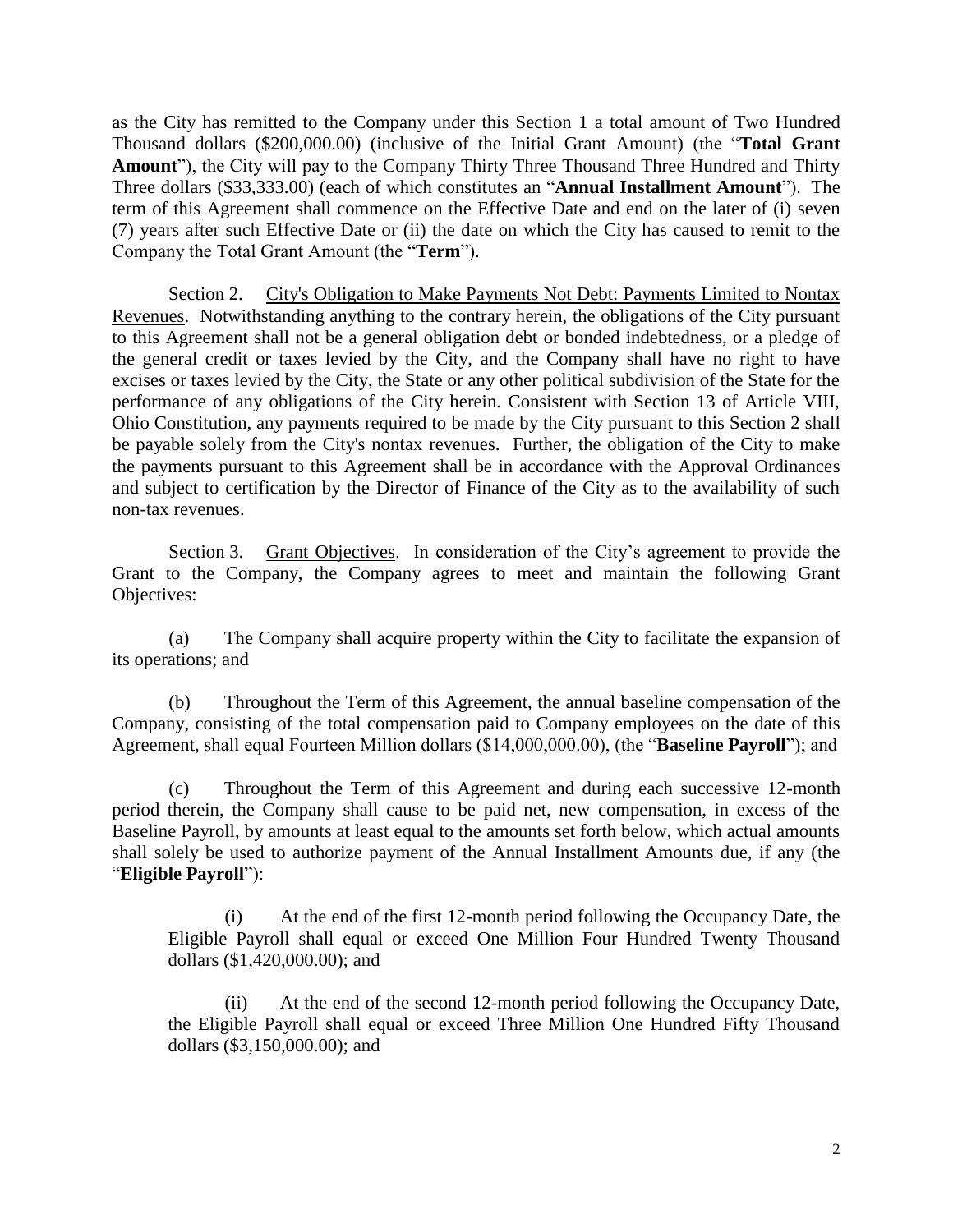(iii) At the end of the third 12-month period following the Occupancy Date, the Eligible Payroll shall equal or exceed Four Million Four Hundred and Forty Thousand dollars (\$4,440,000.00); and

(iv) At the end of the fourth 12-month period following the Occupancy Date, the Eligible Payroll shall equal or exceed Five Million Nine Hundred Ten Thousand dollars (\$5,910,000.00); and

(v) At the end of the fifth 12-month period following the Occupancy Date, the Eligible Payroll shall equal or exceed Six Million Three Hundred Twenty-Eight Thousand dollars (\$6,328,000.00); and

(vi) At the end of the sixth 12-month period following the Occupancy Date, the Eligible Payroll shall equal or exceed Six Million Six Hundred Twenty-Six Thousand dollars (\$6,626,000.00); and

(vii) At the end of the seventh 12-month period following the Occupancy Date, the Eligible Payroll shall equal or exceed Six Million Eight Hundred Five Thousand dollars (\$6,805,000.00).

(d) For purposes of this Agreement, both the Baseline Payroll and Eligible Payroll remitted by the Company shall be equal to the total wages paid to the City by the Company which are subject to City withholding.

Section 4. Annual Review of Grant Objectives; Actions by City. The Company shall make annual reports, in such detail as may reasonably be requested by the City, as to the actual progress of the Company with respect to the Project and the terms of this Agreement. Information requested by the City may include the number of jobs retained, the number of any new jobs created, the amount of payroll attributable to such retained and new jobs, and such other information related to carrying out this Agreement as the City reasonably requires. Prior to remitting the Annual Installment Amount for the respective period, the City shall review the information supplied by the Company to determine whether it is satisfying the Grant Objectives (the "**Annual Review**").

In the event the City determines in its Annual Review that the Company has met the Grant Objectives during the respective period, the City shall remit to the Company the Annual Installment Amount for that period. If, however, the City determines in its Annual Review that the Company did not otherwise meet the Grant Objectives for the respective period, the Annual Installment Amount shall not be remitted to the Company for that period.

In the event that the City determines at any Annual Review during the Term that the Company has not met the requirement under Section 3 of this Agreement to achieve the Baseline and Eligible Payroll Amounts, then the City shall have the right to require the Company to repay such portion of the Total Grant Amount previously remitted by the City under this Agreement. Such repayment by the Company shall be paid within sixty (60) days following the date the City notifies the Company of its determination hereunder and the amount of the repayment requested.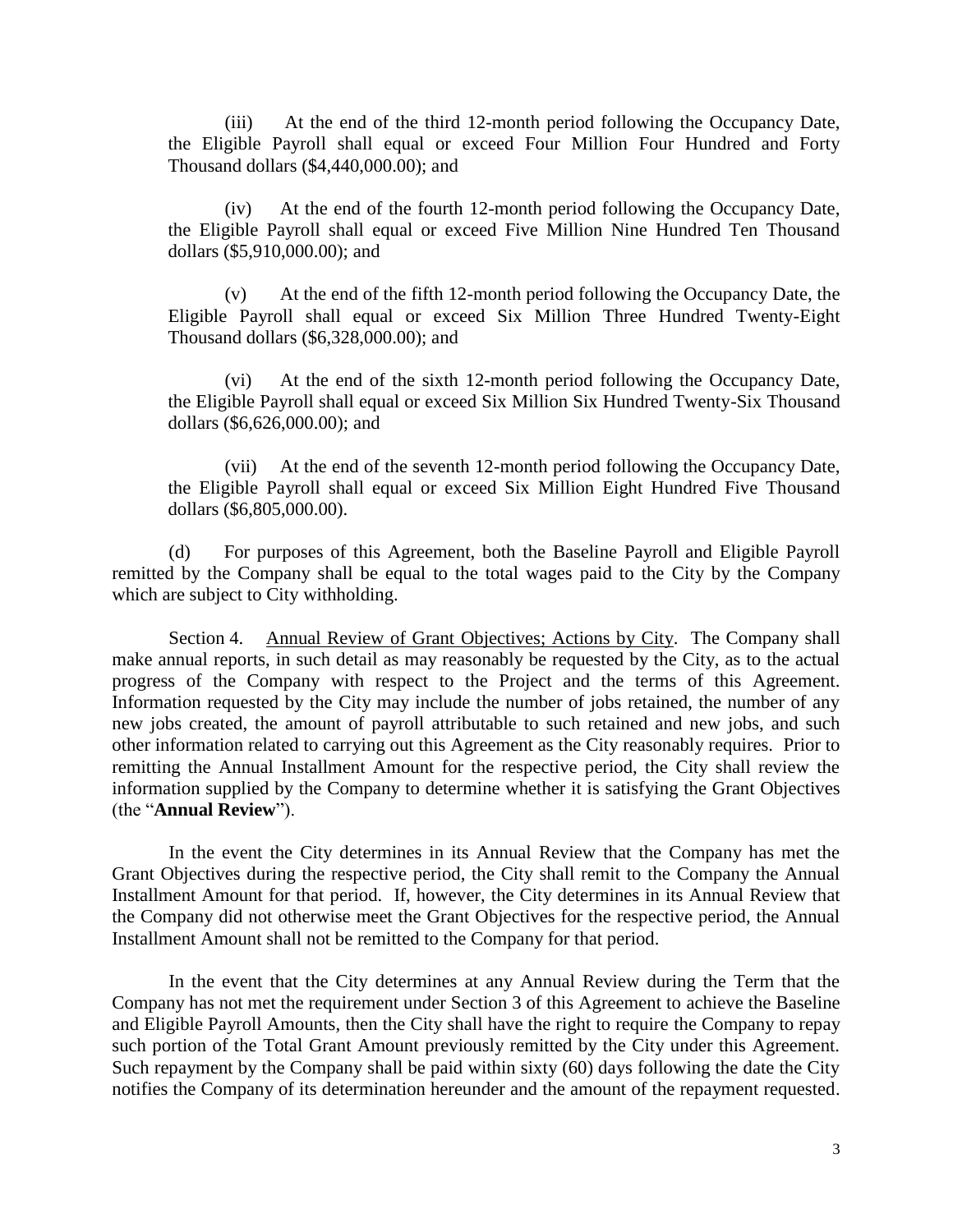The City's failure to notify the Company at any point in time that a repayment is required shall not constitute a waiver of the City's right to do so.

## Section 5. Miscellaneous.

(a) Notices. Except as otherwise specifically set forth in this Agreement, all notices, demands, requests, consents or approvals given, required or permitted to be given hereunder shall be in writing and shall be deemed sufficiently given if actually received or if hand-delivered or sent by a recognized, overnight delivery service or by certified mail, postage prepaid and return receipt requested, addressed to the other party at the address set forth in this Agreement or any addendum to or counterpart of this Agreement, or to such other address as the recipient shall have previously notified the sender of in writing, and shall be deemed received upon actual receipt, unless sent by certified mail, in which event such notice shall be deemed to have been received when the return receipt is signed or refused. For purposes of this Agreement, Notices shall be addressed to:

(i) If to the City:

The City of Worthington Attention: Economic Development Manager 6550 North High Street P.O. Box 480 Worthington, Ohio 43085

with a copy to:

Pamela A. Fox Director of Law 370 Highland Avenue Worthington, Ohio 43085

(ii) If to the Company: Attention: Senior Vice President of Operations MedVet Associates, LLC 300 East Wilson Bridge Road Worthington, Ohio 43085

The Parties, by notice given hereunder, may designate any further or different addresses to which subsequent notices, certificates, requests or other communications shall be sent.

(b) Extent of Provisions: No Personal Liability. All rights, remedies, representations, warranties, covenants, agreements and obligations of the City under this Agreement shall be effective to the extent authorized and permitted by applicable law. No representation, warranty, covenant, agreement, obligation, or stipulation contained in this Agreement shall be deemed to constitute a representation, warranty, covenant, agreement, obligation or stipulation of any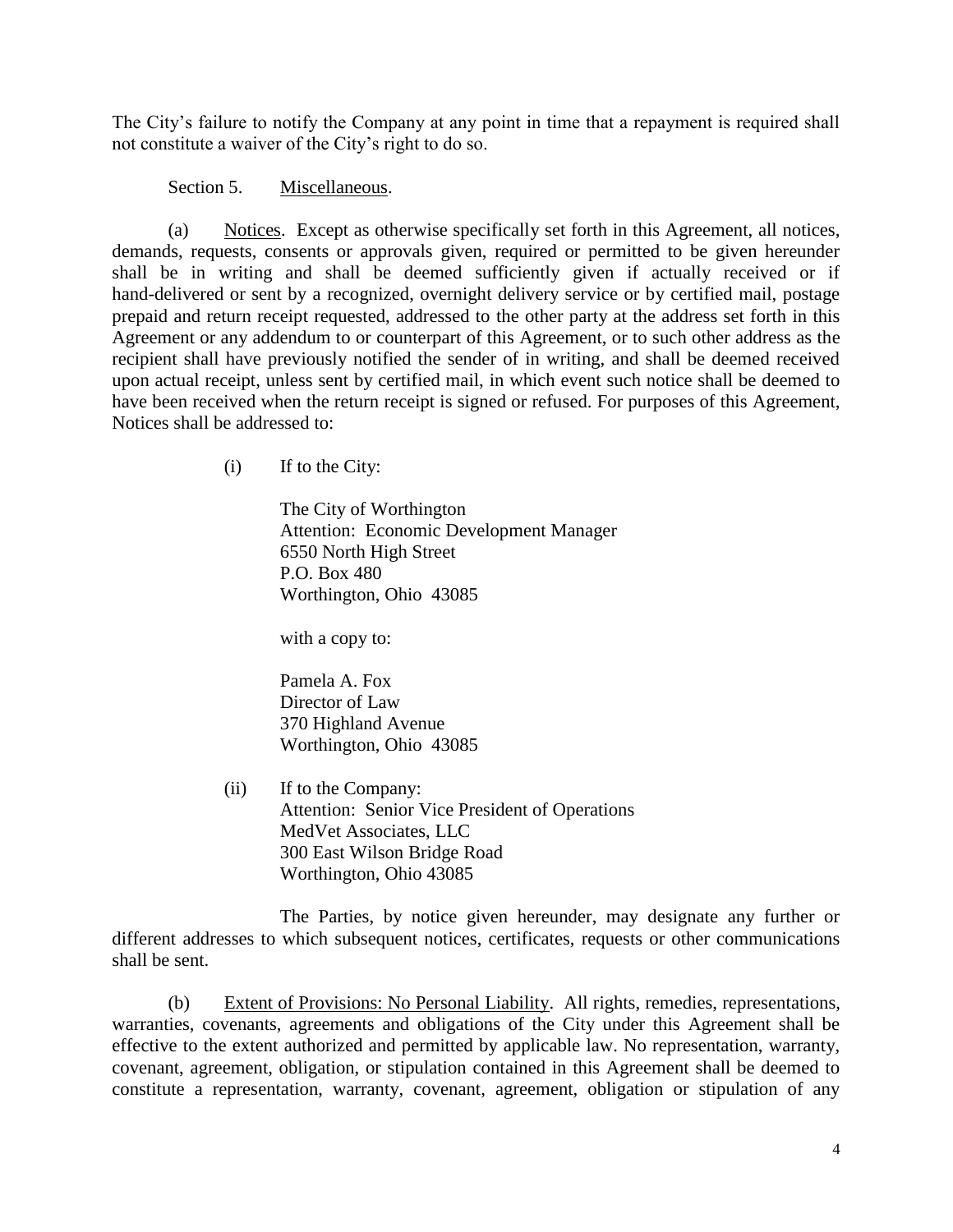present or future official, member, officer, agent or employee of the City or the Company in other than his or her official capacity. No official executing or approving the City's or the Company's participation in this Agreement shall be liable personally under this Agreement or be subject to any personal liability or accountability by reason of the issuance thereof.

(c) Successors. This Agreement shall be binding upon and inure to the benefit of the Company and its successors and assigns.

(d) Amendments. This Agreement may only be amended by a written instrument executed by both Parties.

(e) Executed Counterparts. This Agreement may be executed in several counterparts, each of which shall be regarded as an original and all of which shall constitute but one and the same agreement. It shall not be necessary in proving this Agreement to produce or account for more than one of those counterparts.

(f) Severability. In case any section or provision of this Agreement, or any covenant, agreement, obligation or action, or part thereof, made, assumed, entered into or taken, or any application thereof, is held to be illegal or invalid for any reason:

(i) that illegality or invalidity shall not affect the remainder hereof or thereof, any other section or provision hereof, or any other covenant, agreement, obligation or action, or part thereof, made, assumed, entered into, or taken, all of which shall be construed and enforced as if the illegal or invalid portion were not contained herein or therein;

(ii) the illegality or invalidity of any application hereof or thereof shall not affect any legal and valid application hereof or thereof; and

(iii) each section, provision, covenant, agreement, obligation or action, or part thereof shall be deemed to be effective, operative, made, assumed, entered into or taken in the manner and to the fullest extent permitted by law.

(g) Captions. The captions and headings in this Agreement are for convenience only and in no way define, limit or describe the scope or intent of any provisions or sections of the Agreement.

(h) Governing Law and Choice of Forum. This Agreement shall be governed by and construed in accordance with the laws of the State of Ohio or applicable federal law. All claims, counterclaims, disputes and other matters in question between the City, its agents and employees, and the Company, its employees and agents, arising out of or relating to this Agreement or its breach will be decided in a court of competent jurisdiction within Franklin County, Ohio.